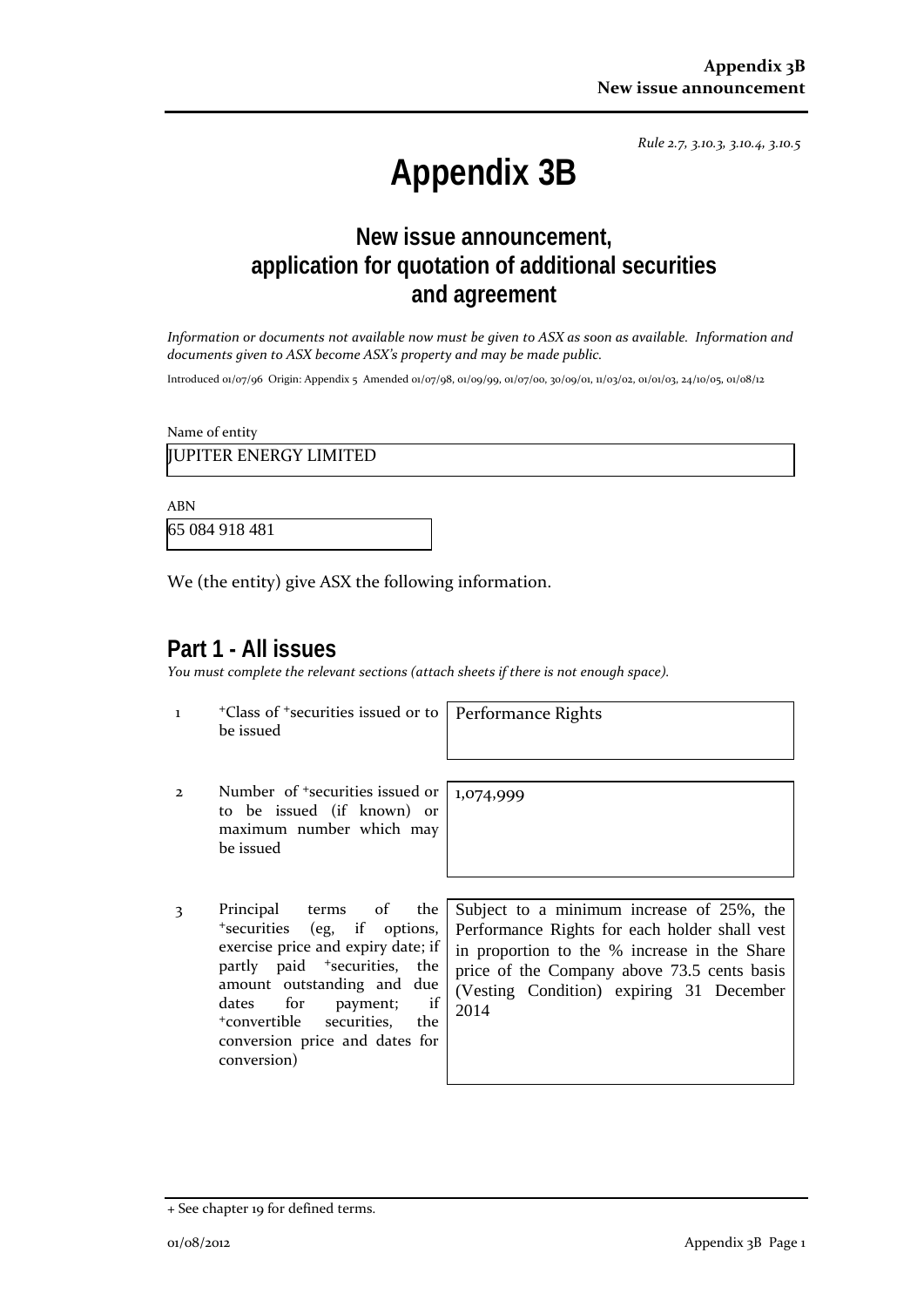| 4  | Do the <sup>+</sup> securities rank equally<br>in all respects from the date of<br>allotment with an existing +class<br>of quoted +securities?<br>If the additional securities do<br>not rank equally, please state:<br>the date from which they do<br>$\bullet$<br>the extent to which they<br>for the<br>participate<br>next<br>dividend, (in the case of a<br>distribution)<br>trust,<br>$\Omega$ r<br>interest payment<br>the extent to which they do<br>not rank equally, other than<br>relation to the<br>next<br>in<br>dividend,<br>distribution<br><b>Or</b><br>interest payment | N/A                                                                     |
|----|------------------------------------------------------------------------------------------------------------------------------------------------------------------------------------------------------------------------------------------------------------------------------------------------------------------------------------------------------------------------------------------------------------------------------------------------------------------------------------------------------------------------------------------------------------------------------------------|-------------------------------------------------------------------------|
| 5  | Issue price or consideration                                                                                                                                                                                                                                                                                                                                                                                                                                                                                                                                                             | Nil                                                                     |
| 6  | Purpose of the issue<br>(If issued as consideration for<br>the acquisition of assets, clearly<br>identify those assets)                                                                                                                                                                                                                                                                                                                                                                                                                                                                  | As approved by shareholders at the 2013 AGM<br>held on 7 November 2013. |
| 6a | Is the entity an <sup>+</sup> eligible entity<br>that has<br>obtained<br>security<br>holder approval under rule 7.1A?<br>If Yes, complete sections 6b - 6h<br>in relation to the <sup>+</sup> securities the<br>subject of this Appendix 3B, and<br>comply with section 6i                                                                                                                                                                                                                                                                                                               | Yes                                                                     |
| 6b | The date the security holder<br>resolution under rule 7.1A was<br>passed                                                                                                                                                                                                                                                                                                                                                                                                                                                                                                                 | 7 November 2013                                                         |
| 6с | Number of <sup>+</sup> securities issued<br>without security holder approval<br>under rule 7.1                                                                                                                                                                                                                                                                                                                                                                                                                                                                                           | Nil                                                                     |
|    |                                                                                                                                                                                                                                                                                                                                                                                                                                                                                                                                                                                          |                                                                         |

<sup>+</sup> See chapter 19 for defined terms.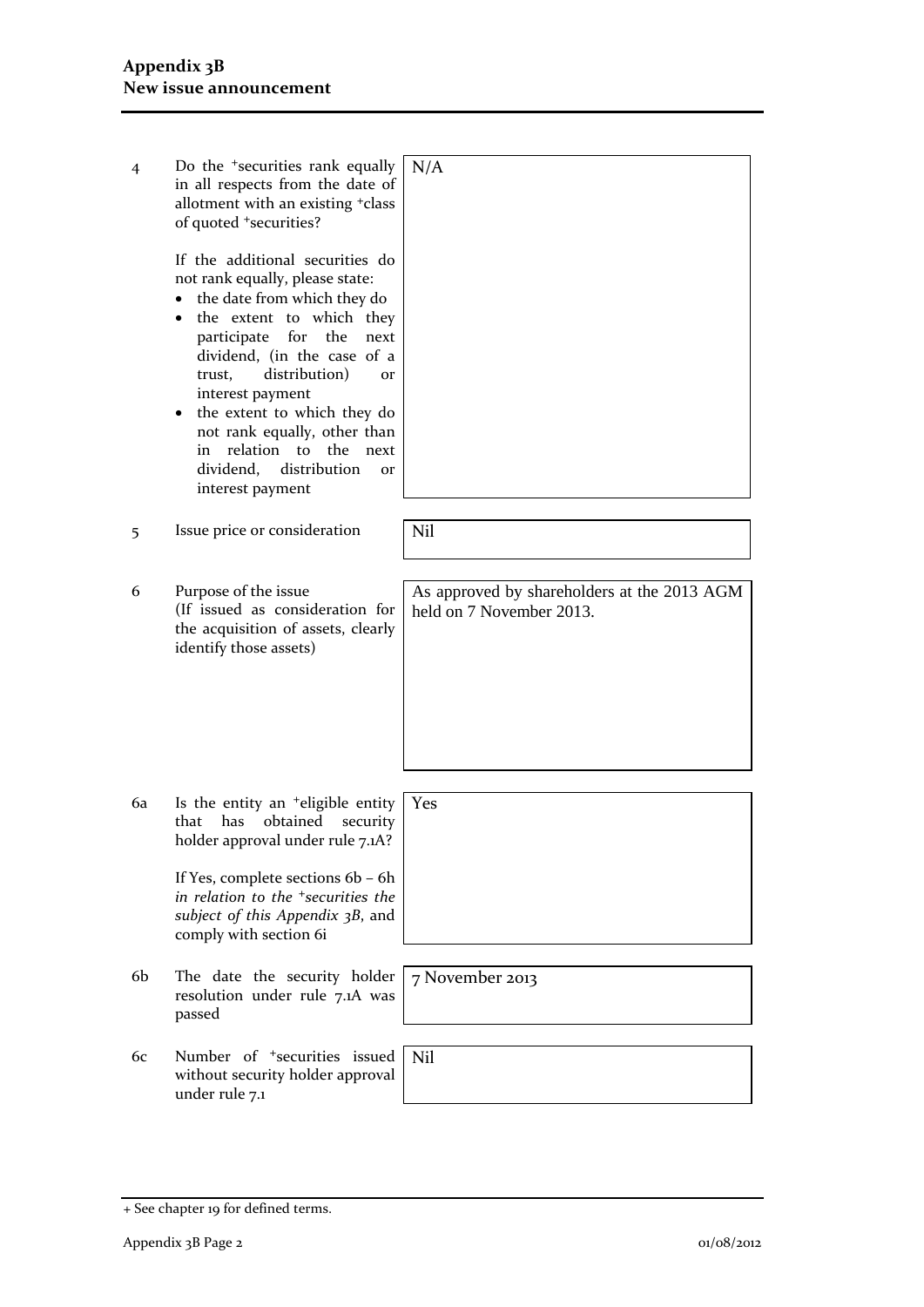- 6d Number of +securities issued with security holder approval under rule 7.1A
- 6e Number of +securities issued with security holder approval under rule 7.3, or another specific security holder approval (specify date of meeting)
- 6f Number of securities issued under an exception in rule 7.2
- 6g If securities issued under rule 7.1A, was issue price at least 75% of 15 day VWAP as calculated under rule 7.1A.3? Include the issue date and both values. Include the source of the VWAP calculation.
- 6h If securities were issued under rule 7.1A for non-cash consideration, state date on which valuation of consideration was released to ASX Market Announcements
- 6i Calculate the entity's remaining issue capacity under rule 7.1 and rule 7.1A – complete Annexure 1 and release to ASX Market Announcements
- 7 Dates of entering <sup>+</sup>securities into uncertificated holdings or despatch of certificates
- 8 Number and <sup>+</sup>class of all <sup>+</sup>securities quoted on ASX (*including* the securities in section 2 if applicable)

| Number      | <sup>+</sup> Class     |
|-------------|------------------------|
| 153,377,693 | <b>Ordinary Shares</b> |
|             |                        |
|             |                        |
|             |                        |
|             |                        |

1,074,999 Performance Rights (Approved at AGM held on 7 November 2013)

Nil

N/A

Nil

N/A

25,944,422

11 November 2013

+ See chapter 19 for defined terms.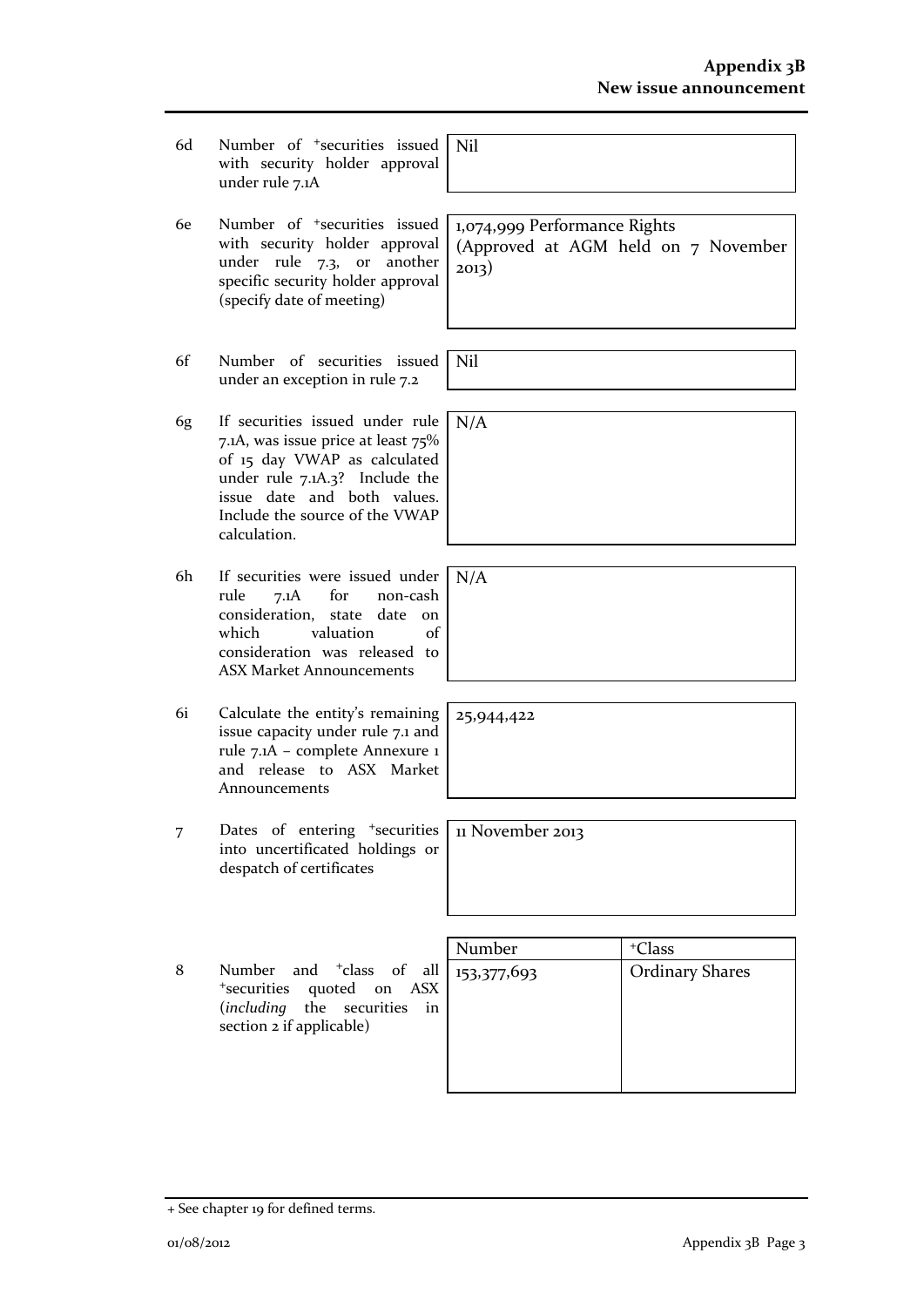|   |                                                                                                                                      | Number     | <sup>+</sup> Class                                                                                                                                                                                                                                                                   |
|---|--------------------------------------------------------------------------------------------------------------------------------------|------------|--------------------------------------------------------------------------------------------------------------------------------------------------------------------------------------------------------------------------------------------------------------------------------------|
| 9 | Number and <sup>+</sup> class of all<br>*securities not quoted on ASX<br>(including the securities<br>in<br>section 2 if applicable) | 8,275,000  | Subject<br>to<br>- a<br>minimum<br>increase<br>$25\%,$<br>of<br>the<br>Performance Rights<br>for each holder shall<br>vest in proportion to<br>the % increase in the<br>Share price of the<br>Company above 73.5<br>cents basis (Vesting)<br>Condition) expiring<br>31 December 2014 |
|   |                                                                                                                                      | 12,400,000 | Convertible Notes -<br>\$US1.25 per note<br>expiring 20<br>September 2016                                                                                                                                                                                                            |
|   |                                                                                                                                      |            |                                                                                                                                                                                                                                                                                      |

10 Dividend policy (in the case of a N/A trust, distribution policy) on the increased capital (interests)

# **Part 2 - Bonus issue or pro rata issue**

| 11  | security holder approval<br>N/A<br>Is.<br>required?                                                               |
|-----|-------------------------------------------------------------------------------------------------------------------|
|     |                                                                                                                   |
| 12. | Is the issue renounceable or non-<br>renounceable?                                                                |
|     |                                                                                                                   |
| 13  | Ratio in which the <sup>+</sup> securities<br>will be offered                                                     |
|     |                                                                                                                   |
| 14  | <sup>+</sup> Class of <sup>+</sup> securities to which the<br>offer relates                                       |
|     |                                                                                                                   |
| 15  | *Record date to determine<br>entitlements                                                                         |
|     |                                                                                                                   |
| 16  | different<br>holdings on<br>Will<br>registers (or subregisters) be<br>aggregated for calculating<br>entitlements? |

<sup>+</sup> See chapter 19 for defined terms.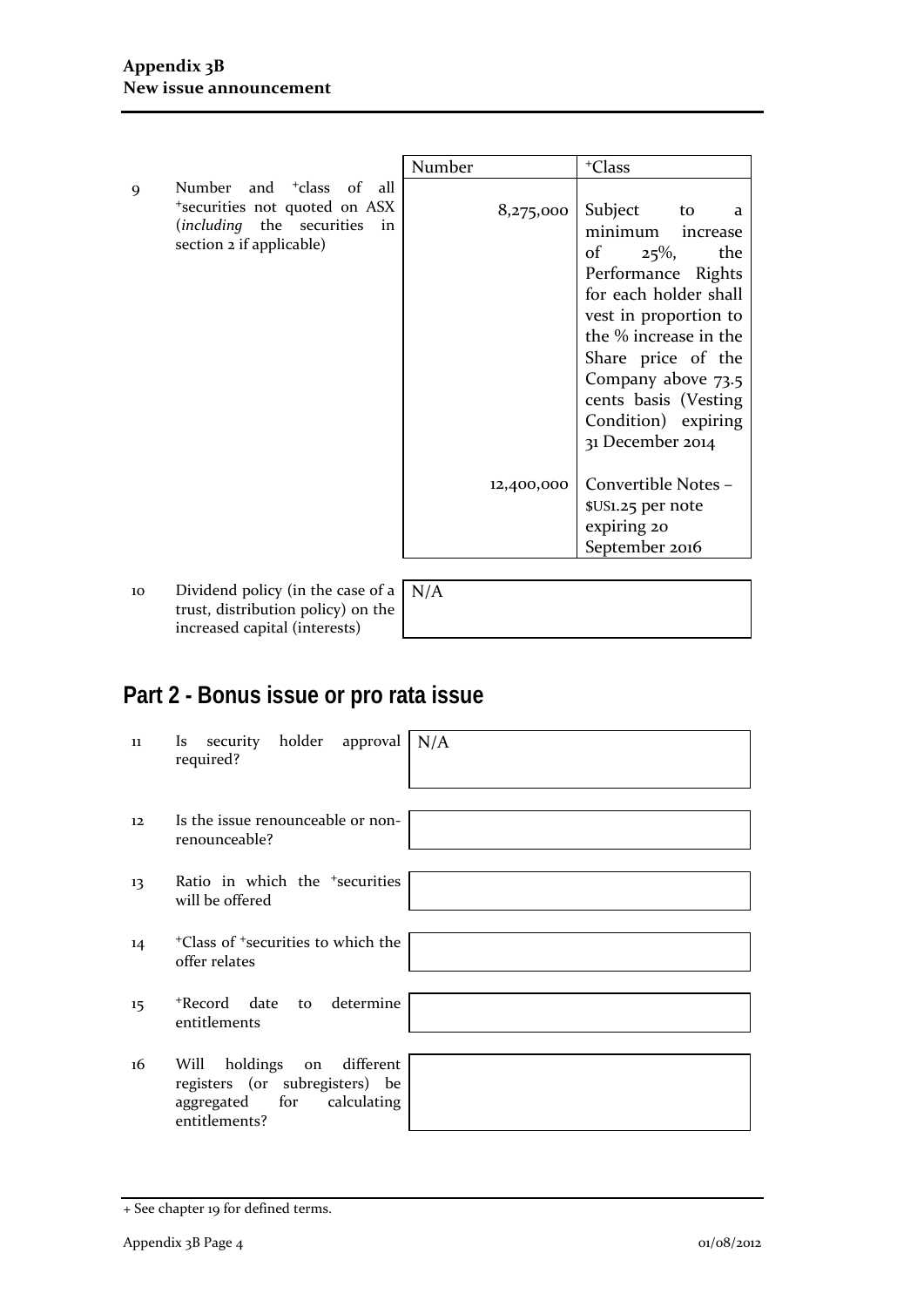- 17 Policy for deciding entitlements in relation to fractions
- 18 Names of countries in which the entity has <sup>+</sup>security holders who will not be sent new issue documents

Note: Security holders must be told how their entitlements are to be dealt with. Cross reference: rule 7.7.

- 19 Closing date for receipt of acceptances or renunciations
- 20 Names of any underwriters



- 21 Amount of any underwriting fee or commission
- 22 Names of any brokers to the issue
- 23 Fee or commission payable to the broker to the issue
- 24 Amount of any handling fee payable to brokers who lodge acceptances or renunciations on behalf of <sup>+</sup>security holders
- 25 If the issue is contingent on <sup>+</sup>security holders' approval, the date of the meeting
- 26 Date entitlement and acceptance form and prospectus or Product Disclosure Statement will be sent to persons entitled
- 27 If the entity has issued options, and the terms entitle option holders to participate on exercise, the date on which notices will be sent to option holders
- 28 Date rights trading will begin (if applicable)



+ See chapter 19 for defined terms.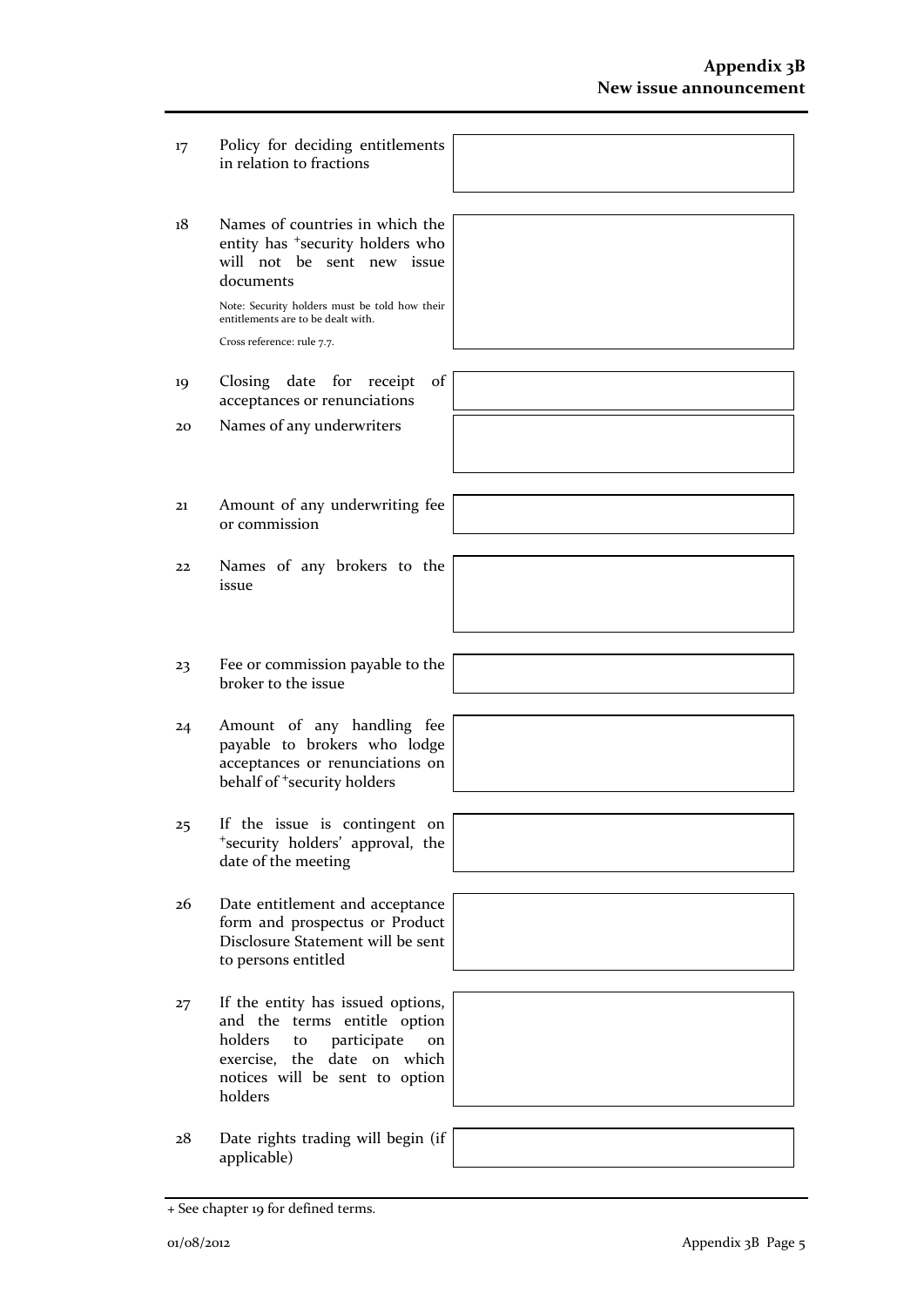- 29 Date rights trading will end (if applicable)
- 30 How do <sup>+</sup>security holders sell their entitlements *in full* through a broker?
- 31 How do <sup>+</sup>security holders sell *part* of their entitlements through a broker and accept for the balance?
- 32 How do <sup>+</sup>security holders dispose of their entitlements (except sale through a broker)?

33 <sup>+</sup>Despatch date

| by |  |  |  |
|----|--|--|--|
|    |  |  |  |
|    |  |  |  |
|    |  |  |  |

### **Part 3 - Quotation of securities**

*You need only complete this section if you are applying for quotation of securities*

- 34 Type of securities (*tick one*)
- (a) **Securities described in Part 1**

(b) All other securities Example: restricted securities at the end of the escrowed period, partly paid securities that become fully paid, employee incentive share securities when restriction ends, securities issued on expiry or conversion of convertible

#### **Entities that have ticked box 34(a)**

securities

#### **Additional securities forming a new class of securities**

*Tick to indicate you are providing the information or documents*

- 35 If the <sup>+</sup>securities are <sup>+</sup>equity securities, the names of the 20 largest holders of the additional <sup>+</sup>securities, and the number and percentage of additional <sup>+</sup>securities held by those holders
- 36 If the <sup>+</sup>securities are <sup>+</sup>equity securities, a distribution schedule of the additional <sup>+</sup>securities setting out the number of holders in the categories

<sup>+</sup> See chapter 19 for defined terms.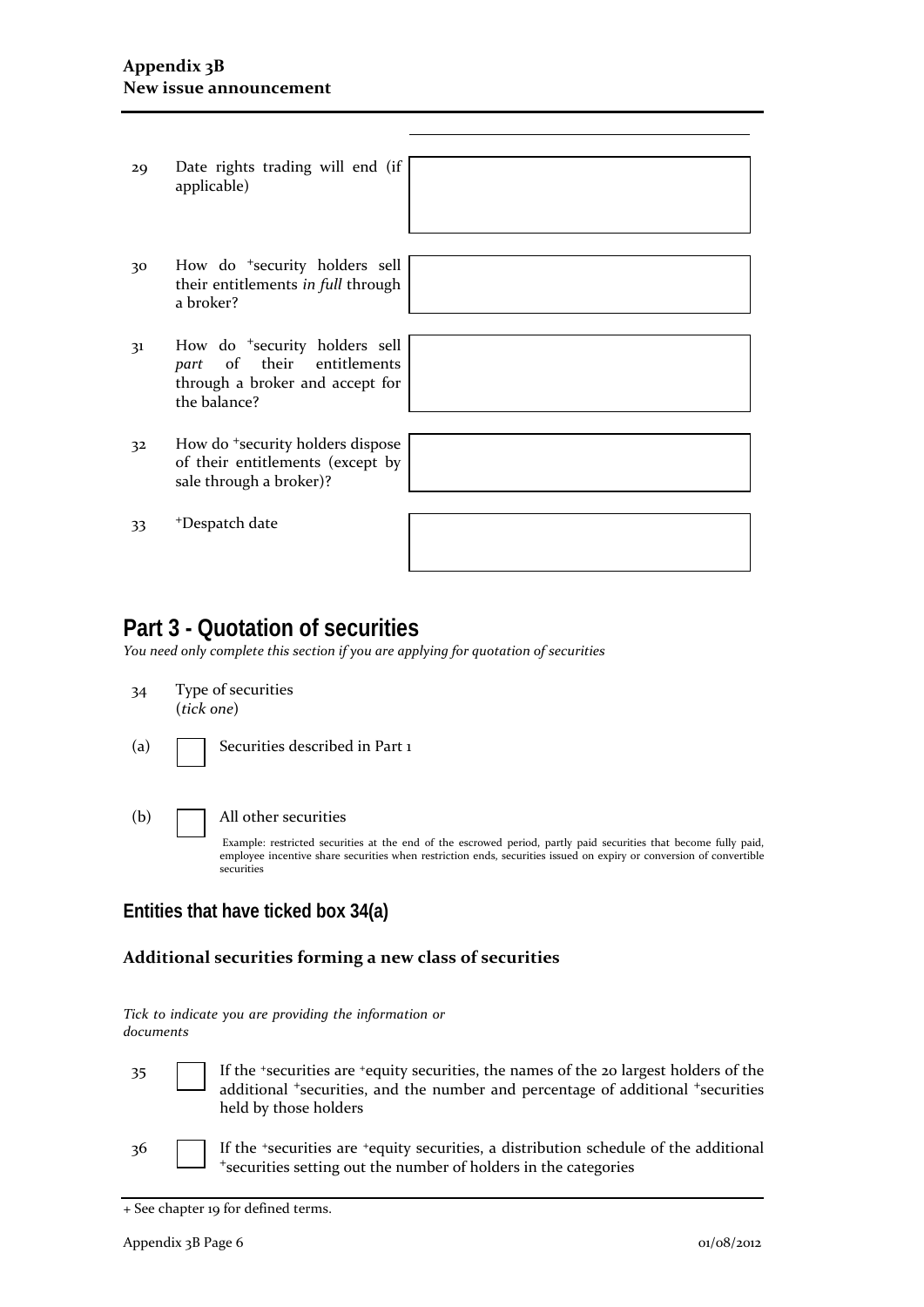1 - 1,000 1,001 - 5,000 5,001 - 10,000 10,001 - 100,000 100,001 and over

37 A copy of any trust deed for the additional <sup>+</sup>securities

<sup>+</sup> See chapter 19 for defined terms.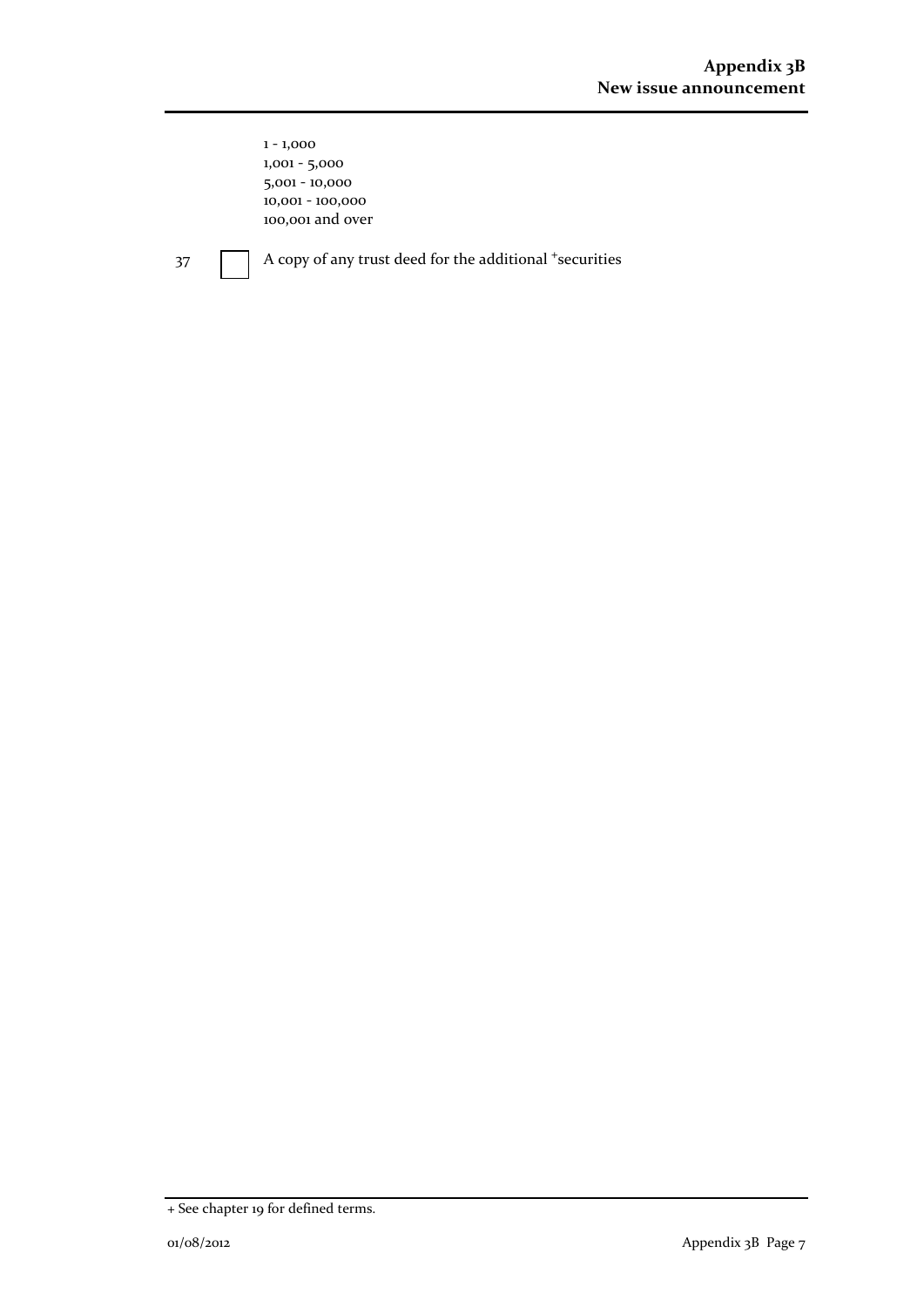#### **Entities that have ticked box 34(b)**

- 38 Number of securities for which <sup>+</sup>quotation is sought
- 39 Class of <sup>+</sup>securities for which quotation is sought
- 40 Do the <sup>+</sup>securities rank equally in all respects from the date of allotment with an existing <sup>+</sup>class of quoted <sup>+</sup>securities?

If the additional securities do not rank equally, please state:

- the date from which they do
- the extent to which they participate for the next dividend, (in the case of a trust, distribution) or interest payment
- the extent to which they do not rank equally, other than in relation to the next dividend, distribution or interest payment
- 41 Reason for request for quotation now

Example: In the case of restricted securities, end of restriction period

(if issued upon conversion of another security, clearly identify that other security)

42 Number and <sup>+</sup>class of all <sup>+</sup>securities quoted on ASX (*including* the securities in clause 38)

| Number | <sup>+</sup> Class |
|--------|--------------------|
|        |                    |
|        |                    |
|        |                    |
|        |                    |
|        |                    |
|        |                    |

<sup>+</sup> See chapter 19 for defined terms.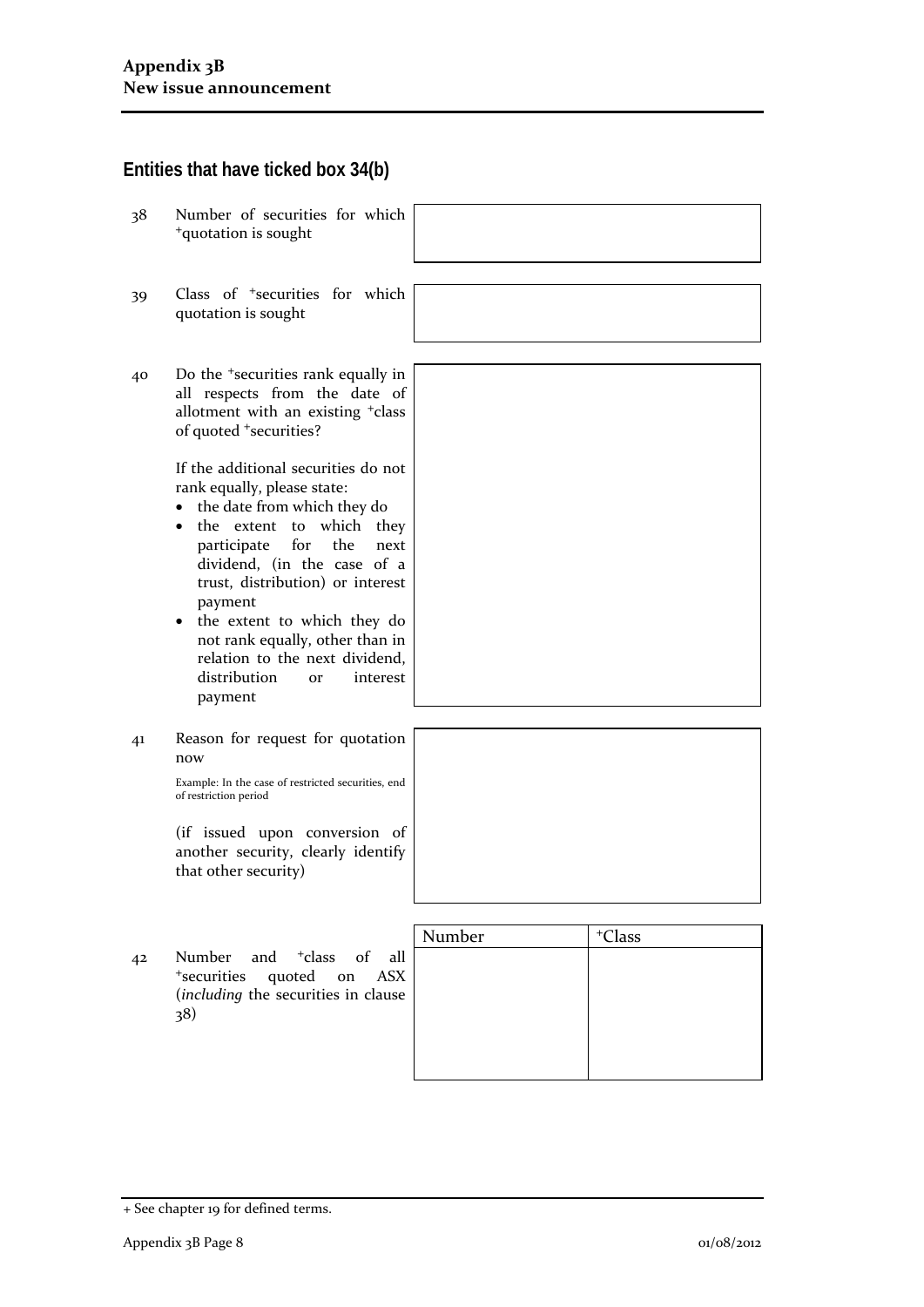#### **Quotation agreement**

- 1 <sup>+</sup>Quotation of our additional +securities is in ASX's absolute discretion. ASX may quote the +securities on any conditions it decides.
- 2 We warrant the following to ASX.
	- The issue of the +securities to be quoted complies with the law and is not for an illegal purpose.
	- There is no reason why those <sup>+</sup>securities should not be granted <sup>+</sup>quotation.
	- An offer of the <sup>+</sup>securities for sale within 12 months after their issue will not require disclosure under section  $707(3)$  or section  $1012C(6)$  of the Corporations Act.

Note: An entity may need to obtain appropriate warranties from subscribers for the securities in order to be able to give this warranty

- Section 724 or section 1016E of the Corporations Act does not apply to any applications received by us in relation to any +securities to be quoted and that no-one has any right to return any +securities to be quoted under sections 737, 738 or 1016F of the Corporations Act at the time that we request that the <sup>+</sup>securities be quoted.
- If we are a trust, we warrant that no person has the right to return the <sup>+</sup>securities to be quoted under section 1019B of the Corporations Act at the time that we request that the +securities be quoted.
- 3 We will indemnify ASX to the fullest extent permitted by law in respect of any claim, action or expense arising from or connected with any breach of the warranties in this agreement.
- 4 We give ASX the information and documents required by this form. If any information or document not available now, will give it to ASX before <sup>+</sup>quotation of the +securities begins. We acknowledge that ASX is relying on the information and documents. We warrant that they are (will be) true and complete.

mison

Sign here: Date: 14 November 2013 (Director/Company secretary)

Print name: Scott Mison

 $=$   $=$   $=$   $=$   $=$   $=$ 

<sup>+</sup> See chapter 19 for defined terms.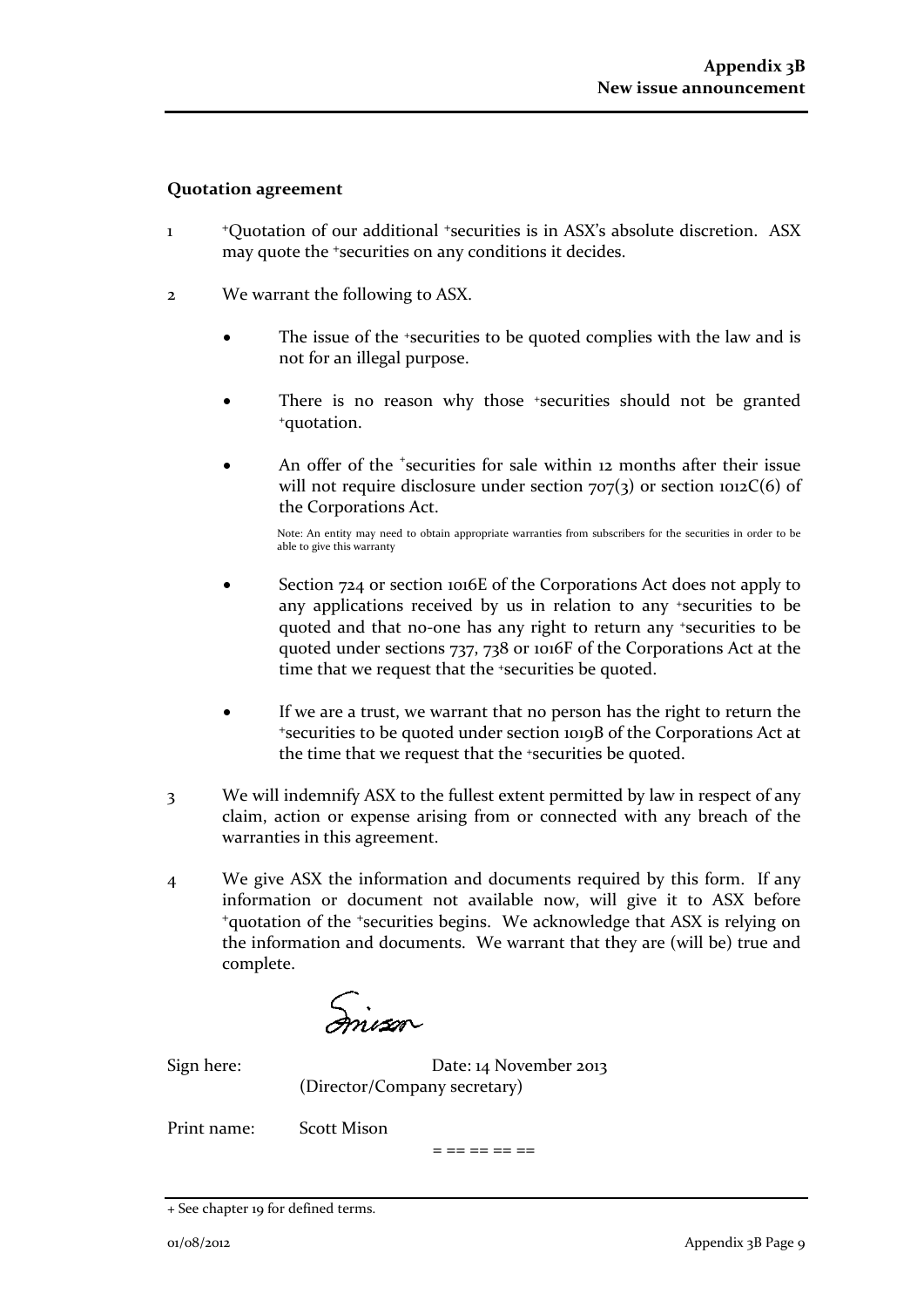# **Appendix 3B – Annexure 1**

# **Calculation of placement capacity under rule 7.1 and rule 7.1A for +eligible entities**

Introduced 01/08/12

### **Part 1**

| Rule 7.1 – Issues exceeding 15% of capital                                                                                                                                                                                                                                                                                                   |             |  |
|----------------------------------------------------------------------------------------------------------------------------------------------------------------------------------------------------------------------------------------------------------------------------------------------------------------------------------------------|-------------|--|
| Step 1: Calculate "A", the base figure from which the placement<br>capacity is calculated                                                                                                                                                                                                                                                    |             |  |
| <b>Insert</b> number of fully paid ordinary<br>securities on issue 12 months before date<br>of issue or agreement to issue                                                                                                                                                                                                                   | 153,377,693 |  |
| Add the following:                                                                                                                                                                                                                                                                                                                           |             |  |
| Number of fully paid ordinary securities<br>issued in that 12 month period under an<br>exception in rule 7.2                                                                                                                                                                                                                                 | Nil         |  |
| Number of fully paid ordinary securities<br>$\bullet$<br>issued in that 12 month period with<br>shareholder approval                                                                                                                                                                                                                         |             |  |
| Number of partly paid ordinary securities<br>$\bullet$<br>that became fully paid in that 12 month<br>period                                                                                                                                                                                                                                  |             |  |
| Note:<br>Include only ordinary securities here -<br>other classes of equity securities cannot<br>be added<br>Include here (if applicable) the securities<br>$\bullet$<br>the subject of the Appendix 3B to which<br>this form is annexed<br>It may be useful to set out issues of<br>securities on different dates as separate<br>line items |             |  |
| <b>Subtract</b> the number of fully paid ordinary<br>securities cancelled during that 12 month<br>period                                                                                                                                                                                                                                     | Nil         |  |
| "A"                                                                                                                                                                                                                                                                                                                                          | 153,377,693 |  |

<sup>+</sup> See chapter 19 for defined terms.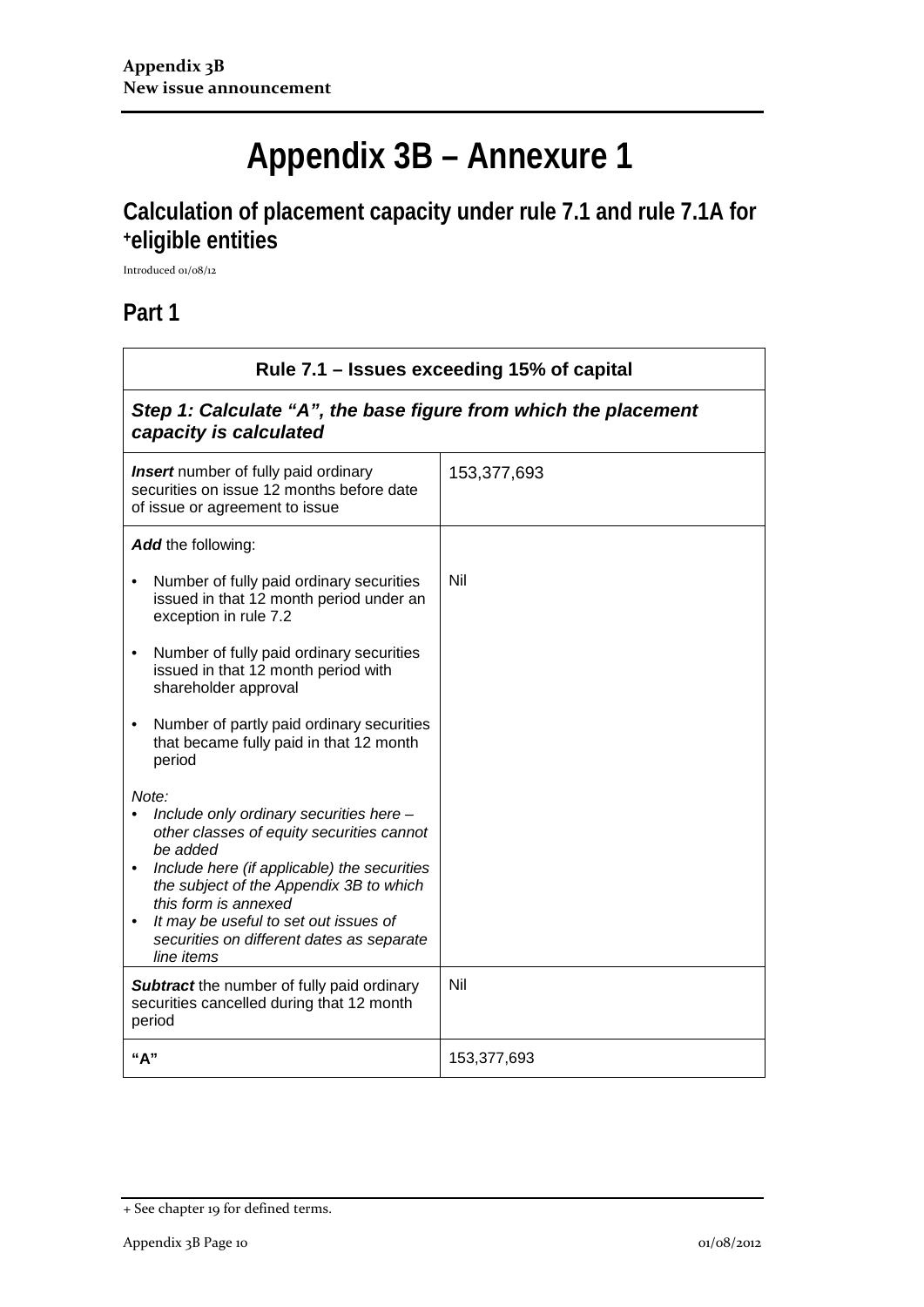| Step 2: Calculate 15% of "A"                                                                                                                                                                                                                                                                                                                          |                                                                    |  |
|-------------------------------------------------------------------------------------------------------------------------------------------------------------------------------------------------------------------------------------------------------------------------------------------------------------------------------------------------------|--------------------------------------------------------------------|--|
| "B"                                                                                                                                                                                                                                                                                                                                                   | 0.15                                                               |  |
|                                                                                                                                                                                                                                                                                                                                                       | [Note: this value cannot be changed]                               |  |
| Multiply "A" by 0.15                                                                                                                                                                                                                                                                                                                                  | 23,006,653                                                         |  |
| Step 3: Calculate "C", the amount of placement capacity under rule<br>7.1 that has already been used                                                                                                                                                                                                                                                  |                                                                    |  |
| <b>Insert</b> number of equity securities issued or<br>agreed to be issued in that 12 month period<br>not counting those issued:                                                                                                                                                                                                                      | 12,400,000 - Convertible Notes                                     |  |
| Under an exception in rule 7.2                                                                                                                                                                                                                                                                                                                        |                                                                    |  |
| Under rule 7.1A                                                                                                                                                                                                                                                                                                                                       |                                                                    |  |
| With security holder approval under rule<br>7.1 or rule 7.4                                                                                                                                                                                                                                                                                           |                                                                    |  |
| Note:<br>This applies to equity securities, unless<br>specifically excluded - not just ordinary<br>securities<br>Include here (if applicable) the<br>$\bullet$<br>securities the subject of the Appendix<br>3B to which this form is annexed<br>It may be useful to set out issues of<br>٠<br>securities on different dates as separate<br>line items |                                                                    |  |
| "C"                                                                                                                                                                                                                                                                                                                                                   | 12,400,000                                                         |  |
| Step 4: Subtract "C" from ["A" x "B"] to calculate remaining<br>placement capacity under rule 7.1                                                                                                                                                                                                                                                     |                                                                    |  |
| "A" x 0.15                                                                                                                                                                                                                                                                                                                                            |                                                                    |  |
| Note: number must be same as shown in<br>Step 2                                                                                                                                                                                                                                                                                                       | 23,006,653                                                         |  |
| Subtract "C"                                                                                                                                                                                                                                                                                                                                          | 12,400,000                                                         |  |
| Note: number must be same as shown in<br>Step 3                                                                                                                                                                                                                                                                                                       |                                                                    |  |
| <b>Total</b> ["A" $\times$ 0.15] – "C"                                                                                                                                                                                                                                                                                                                | 10,606,653                                                         |  |
|                                                                                                                                                                                                                                                                                                                                                       | [Note: this is the remaining placement<br>capacity under rule 7.1] |  |

<sup>+</sup> See chapter 19 for defined terms.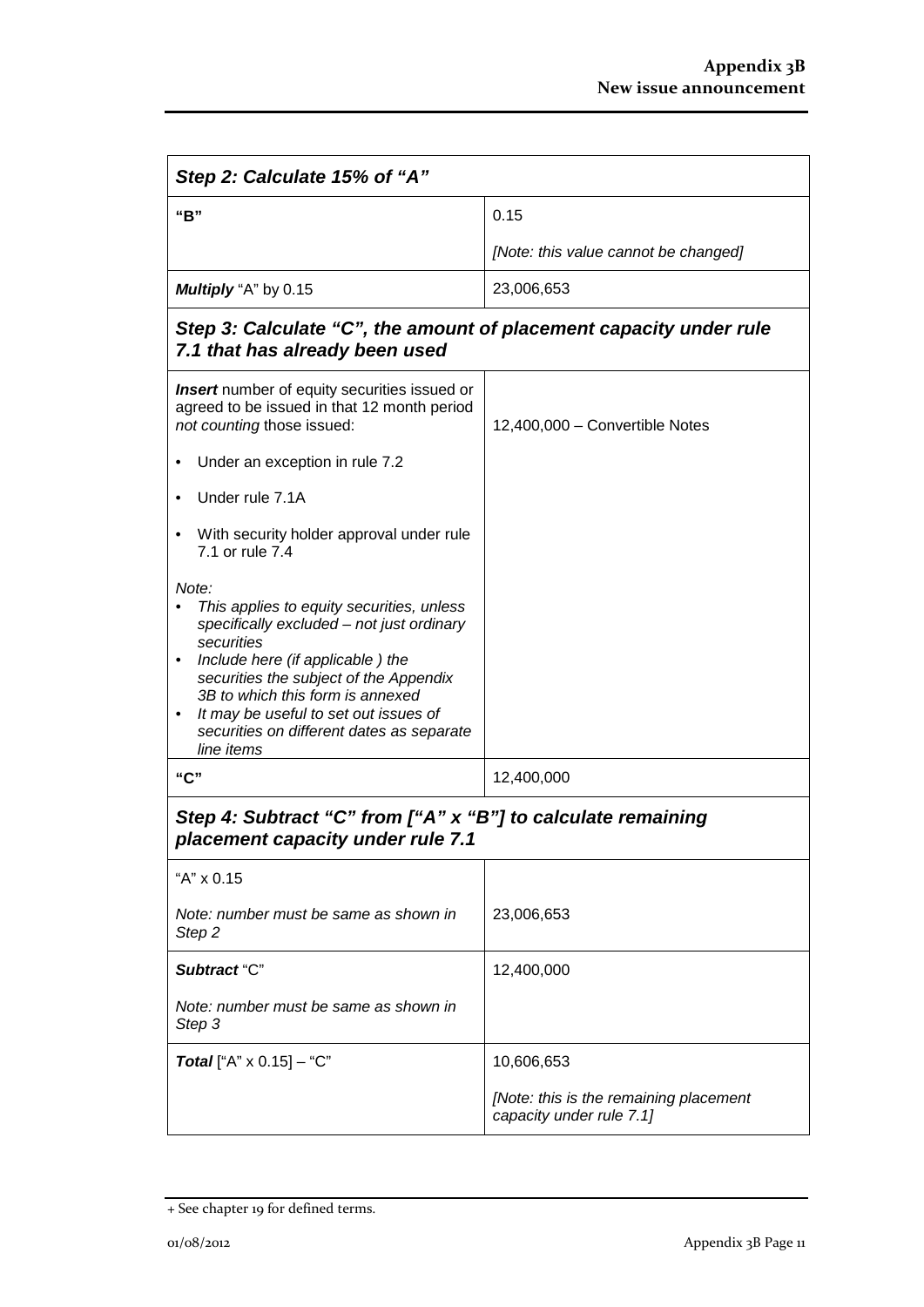## **Part 2**

| Rule 7.1A – Additional placement capacity for eligible entities                                                                                                                                                                                                                                                                                                                                                                                                                                          |                                    |  |
|----------------------------------------------------------------------------------------------------------------------------------------------------------------------------------------------------------------------------------------------------------------------------------------------------------------------------------------------------------------------------------------------------------------------------------------------------------------------------------------------------------|------------------------------------|--|
| Step 1: Calculate "A", the base figure from which the placement<br>capacity is calculated                                                                                                                                                                                                                                                                                                                                                                                                                |                                    |  |
| "А"                                                                                                                                                                                                                                                                                                                                                                                                                                                                                                      | 153,377,693                        |  |
| Note: number must be same as shown in<br>Step 1 of Part 1                                                                                                                                                                                                                                                                                                                                                                                                                                                |                                    |  |
| Step 2: Calculate 10% of "A"                                                                                                                                                                                                                                                                                                                                                                                                                                                                             |                                    |  |
| "D"                                                                                                                                                                                                                                                                                                                                                                                                                                                                                                      | 0.10                               |  |
|                                                                                                                                                                                                                                                                                                                                                                                                                                                                                                          | Note: this value cannot be changed |  |
| Multiply "A" by 0.10                                                                                                                                                                                                                                                                                                                                                                                                                                                                                     | 15,337,769                         |  |
| Step 3: Calculate "E", the amount of placement capacity under rule<br>7.1A that has already been used                                                                                                                                                                                                                                                                                                                                                                                                    |                                    |  |
| <b>Insert</b> number of equity securities issued or<br>agreed to be issued in that 12 month period<br>under rule 7.1A                                                                                                                                                                                                                                                                                                                                                                                    | Nil                                |  |
| Notes:<br>This applies to equity securities $-$ not<br>just ordinary securities<br>• Include here $-$ if applicable $-$ the<br>securities the subject of the Appendix<br>3B to which this form is annexed<br>Do not include equity securities issued<br>$\bullet$<br>under rule 7.1 (they must be dealt with<br>in Part 1), or for which specific security<br>holder approval has been obtained<br>It may be useful to set out issues of<br>٠<br>securities on different dates as separate<br>line items |                                    |  |
| "E"                                                                                                                                                                                                                                                                                                                                                                                                                                                                                                      | Nil                                |  |

<sup>+</sup> See chapter 19 for defined terms.